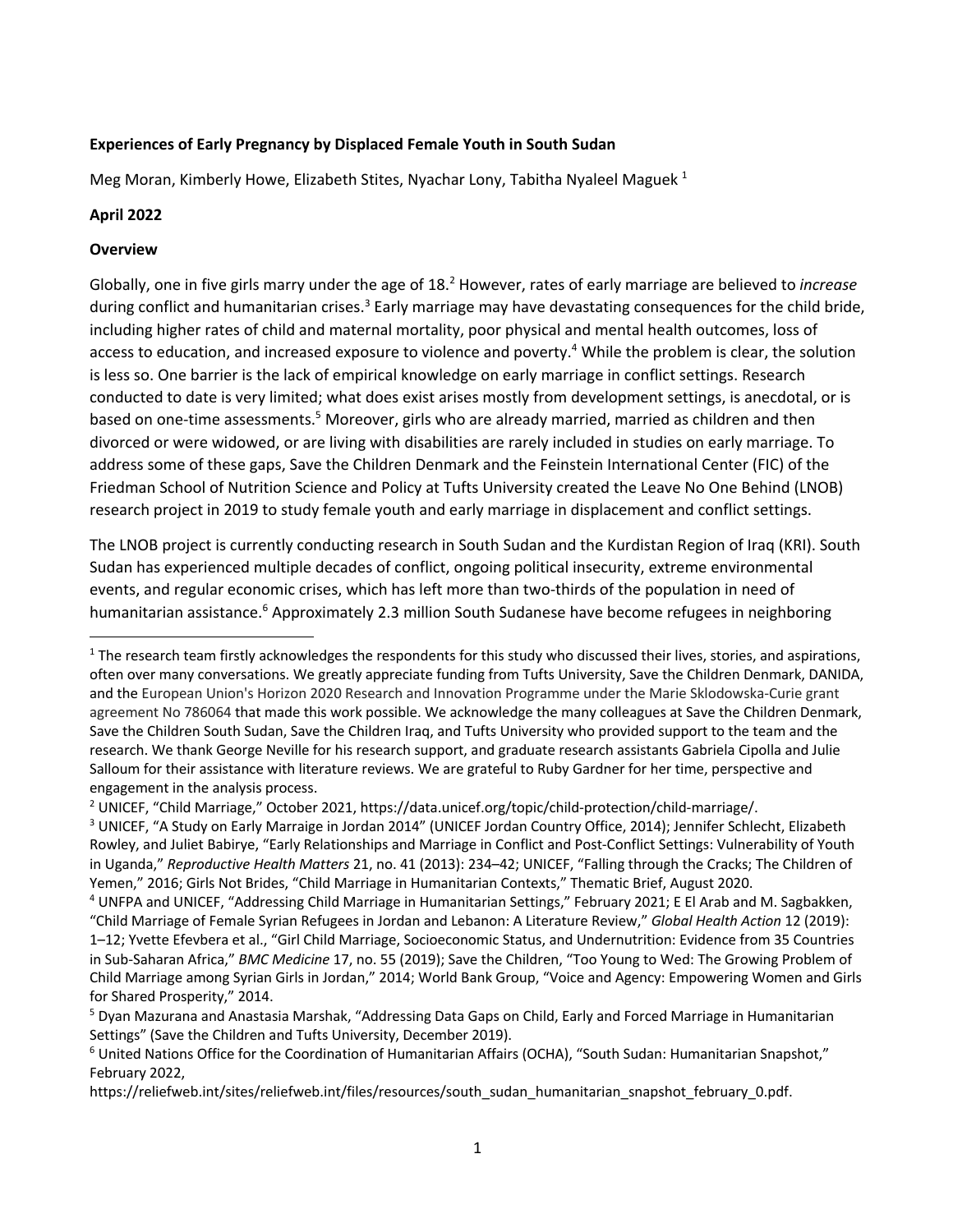countries. An estimated 2 million more South Sudanese are internally displaced persons (IDPs), with humanitarian conditions reportedly worsening as of early 2022.<sup>7</sup> As of 2020, South Sudan's rate of child marriage was higher than the Sub-Saharan Africa average, with 52% of girls estimated to be married before the age of  $18.<sup>8</sup>$ 

The KRI has hosted Syrian refugees since the Syrian civil war began in 2011, with approximately 253,000 Syrian refugees and asylum seekers in the territory by early 2022.<sup>9</sup> The KRI also hosts about 600,000 IDPs, predominantly those from the Yazidi minority group, seeking refuge from internal conflicts, including the 2014 ISIS occupation of Sinjar and Mosul and subsequent military interventions.10 Many of IDPs these populations live in substandard housing, are unable to access social safety nets, and have little opportunity to achieve durable solutions.<sup>11</sup> Rates of early marriage are lower within the KRI than in South Sudan, but these averages mask differences in early marriage rates among refugees, hosts, and IDPs. In a representative study conducted by the Women's Refugee Commission, IDPs showed the highest rate of early marriage among the three groups, with 13% of those currently aged 20–24 having married as minors.<sup>12</sup> This study also showed a potential increase in the rates of early marriage for refugees after displacement.<sup>13</sup>

# **The Project**

This briefing paper is one in a series of outputs arising from the LNOB research.<sup>14</sup> LNOB relies on longitudinal, participatory research methodologies to understand the wide range of experiences, difficulties, opportunities, and constraints faced by female youth who have been displaced by or have experienced conflict. While the project's focus is holistic and multisectoral, particular attention is paid to the practice and experience of early marriage. The project examines multiple displaced and conflict-affected populations. These include internally displaced South Sudanese living in formal and informal camps, and Syrian refugees and displaced Yazidi and Arab Iraqis located in camp and non-camp settings in the KRI. Four local researchers from affected communities (two from each case country) were central to the design of the study, participant interviews, and analysis of data.

 $7$  United Nations Office for the Coordination of Humanitarian Affairs (OCHA).

<sup>8</sup> UNICEF, "Some Things Are Not Fit for Children-- Marriage Is One of Them," Press Release, October 2020,

https://www.unicef.org/southsudan/press-releases/some-things-are-not-fit-for-children.

<sup>&</sup>lt;sup>9</sup> UNHCR, "UNHCR Syria and Iraq Situations: 2022 Response Overview," 2022,

https://reporting.unhcr.org/document/1799.

<sup>&</sup>lt;sup>10</sup> United Nations Office for the Coordination of Humanitarian Affairs (OHCA), "Iraq: Humanitarian Dashboard for KRI (January to December 2019)," 2020,

https://reliefweb.int/sites/reliefweb.int/files/resources/iraq\_humanitarian\_dashboard\_2019\_summary\_for\_kri.pdf. <sup>11</sup> United Nations Office for the Coordination of Humanitarian Affairs (OHCA).

 $12$  K Hunnerson et al., "Child Marriage in Humanitarian Settings in the Arab States Region: Study Results from Djibouti, Egypt, Kurdistan Region of Iraq and Yemen" (Women's Refugee Commission, 2020). For this same age group the rates of early marriage were 3.4% for Syrian refugees and 4% for the host community. However, for girls aged 10-19 at the time of the study, 1 in 8 IDPs were married and 1 in 10 host and refugee communities were married. <sup>13</sup> Hunnerson et al.

<sup>&</sup>lt;sup>14</sup> See additional briefing papers on the project website: https://fic.tufts/edu/research-item/child-marriage-inhumanitarian-settings/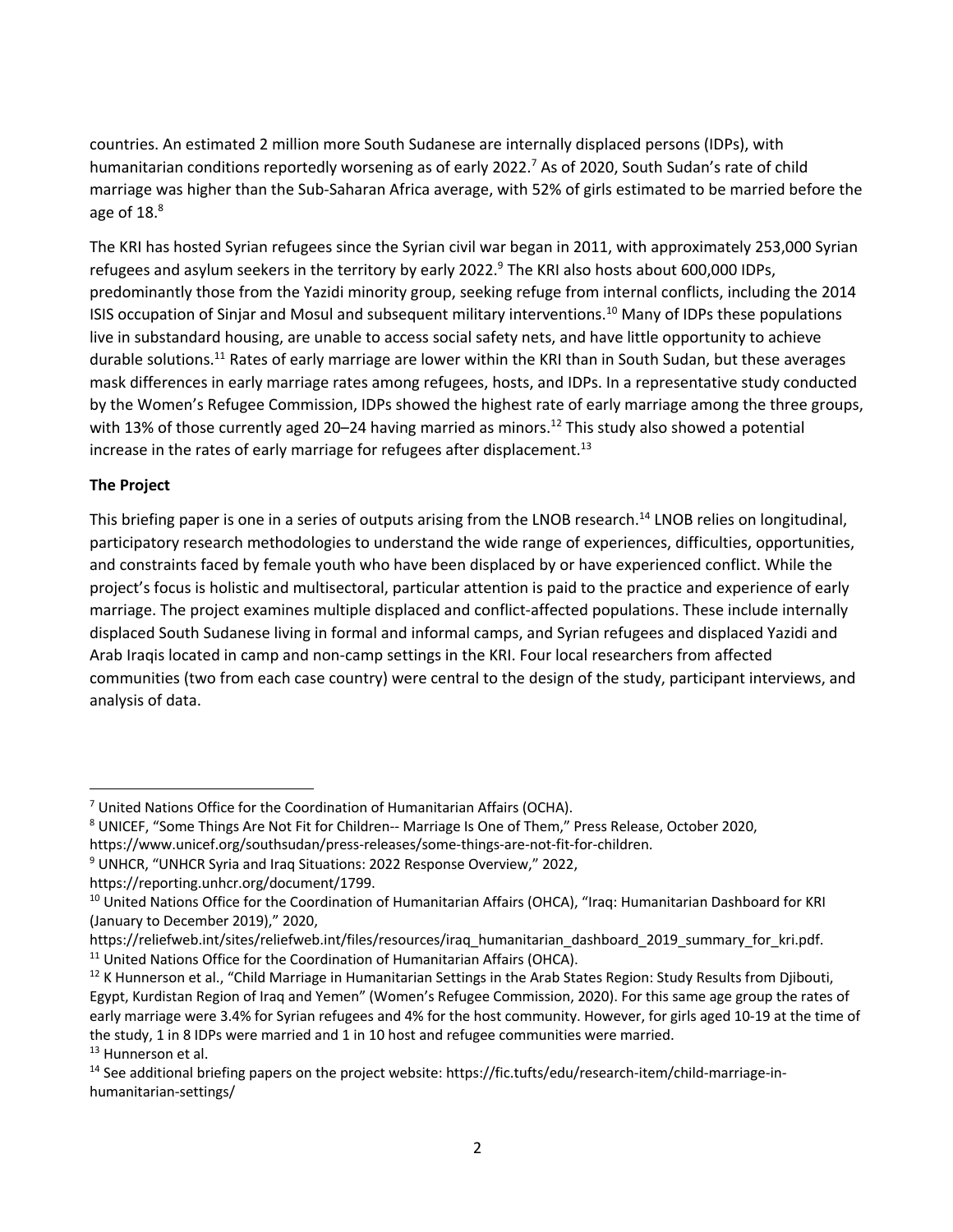LNOB's main source of data comes from a cohort of female youth, predominantly between the ages of 14 and 23,<sup>15</sup> who were regularly interviewed in 2020 and 2021 using surveys, semi-structured interviews, and participatory methods that include drawings and photographs. Members of the cohort are unmarried, married as minors, divorced, or widowed. The cohort also includes female youth who became pregnant under the age 18, and female youth living with physical, emotional, or intellectual disabilities, regardless of marital status. Family members of participants were interviewed when possible. LNOB also interviewed key informants, which included representatives from government entities, the United Nations, international and local nongovernmental organizations (NGOs), camp managers, teachers, health workers, and community and religious leaders. At the time of this brief (April 2022), 600 interviews have been conducted. One hundred and thirtynine female youth have been interviewed as part of the cohort. Each participant was interviewed an average of four times (range: 1–13 interviews). In addition, 87 key informants were interviewed, as well as 17 family members of female youth. LNOB is currently seeking funding to continue following the cohort into the future and to expand the number of country cases, methodologies, and sample size.

## *Introduction*

According to UNICEF data from South Sudan in 2020, about one-third of all girls in South Sudan become pregnant before turning 15.<sup>16</sup> The South Sudan Ministry of Gender, Child and Social Welfare reports that the risks of sexual abuse, child marriage, and early pregnancy for girls have increased in the last few years given school closures, more time spent at home, and increased stress due to COVID-19.17

Key informants from UN agencies, non-governmental organizations (NGOs), and camp management interviewed for this study overwhelmingly agree with these observations. While most acknowledge that the prevalence of early pregnancy was high even before the conflict, they have observed the growing prevalence of early pregnancy due to displacement and the impacts of COVID-19 restrictions. Key informants commonly observed female youth aged 14, 15, and 16 getting pregnant; just over half of these pregnancies were believed to lead to early marriages. Analysis of the data for this study shows that from the cohort of female youth in South Sudan (n = 49), the average age of pregnancy was 15.9 years of age, and just under half of the participants were pregnant out of wedlock ( $n = 23$ ).

The following thematic brief takes as a point of departure in unpacking these observations and experiences an in-depth exploration into the attitudes, knowledge, and impact of early pregnancy on female youths' lives in three displacement settings in South Sudan: Juba Protection of Civilians (POC) site, Mangateen internally displaced person (IDP) site in Juba, and Bentiu POC site. The paper describes the unintentionality of early pregnancy for many female youth and the implications that it has for future marriage prospects, education, livelihoods, and social relations within the family and community.

The focus of this paper is on the group of female youth who had early pregnancies before the age of 18. We examine both those who did not marry and those for whom early pregnancy led to marriage, with the focus for

<sup>&</sup>lt;sup>15</sup> The sample also includes a subset of participants over the age of 23 because they represented an interesting set of characteristics such as: widows with teenage daughters who married as children; unmarried women above the "typical marriage age."

<sup>&</sup>lt;sup>16</sup> UNICEF, "Some Things Are Not Fit for Children—Marriage Is One of Them" (Press Release, October 2020), https://www.unicef.org/southsudan/press-releases/some-things-are-not-fit-for-children.

 $17$  Ibid.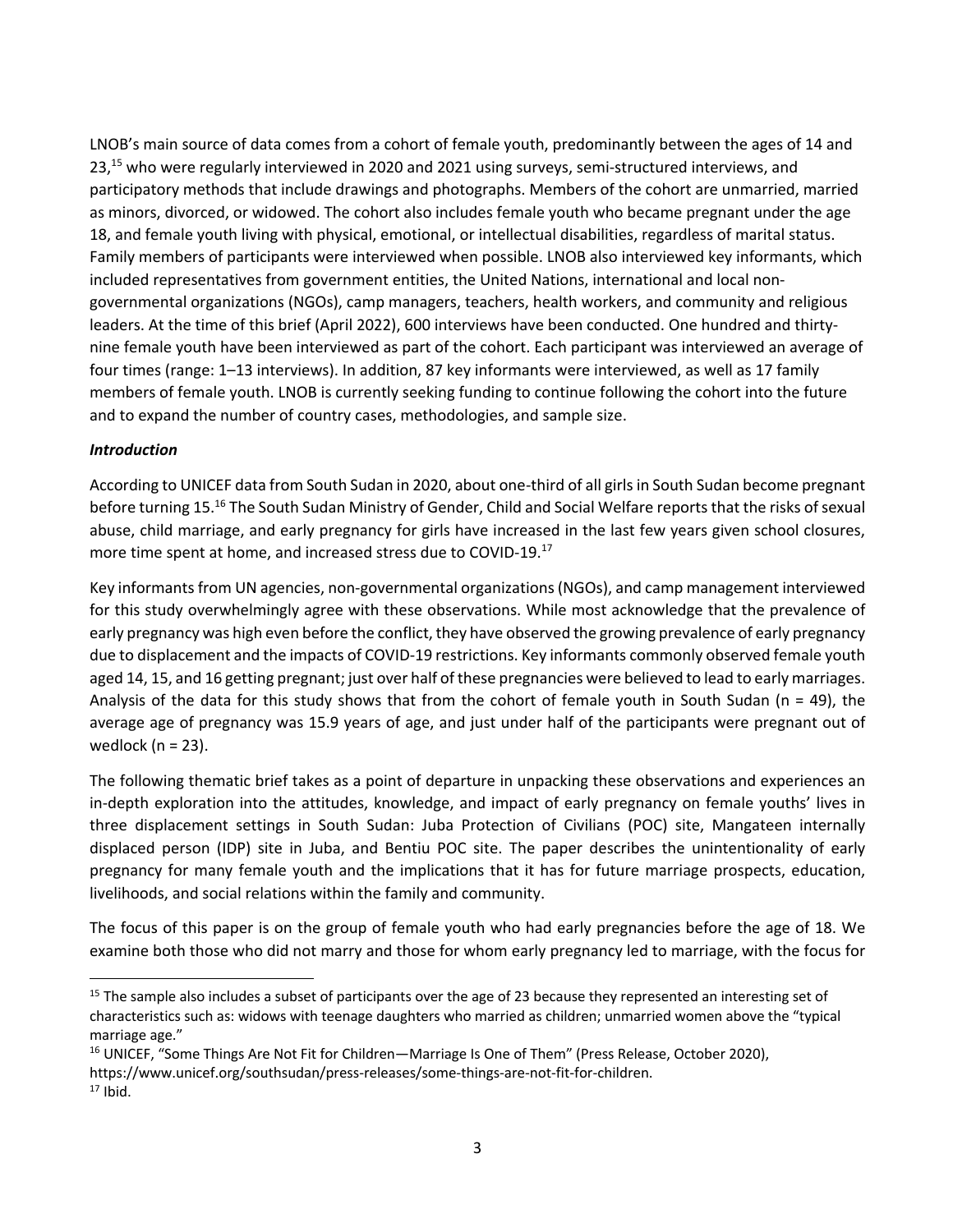the latter group being the proposal and marriage processes initiated because of the early pregnancy. Although nearly all the cases of early marriage in South Sudan led to early pregnancies before the age of 18, more in-depth analysis of these specific experiences will be covered in the briefing papers on *education, mental health*, *motherhood*, *life after marriage,* and *the experiences of divorced and widowed* female youth. 18

## *Main findings*

### *Unintentionality of pregnancy*

# **Most pregnancies are unintentional and are happening despite having personal and/or familial ideals to delay motherhood and marriage.**

When asked how they felt about having an early pregnancy before marriage, most participants said they were sad, shocked, disappointed, and scared. They said that they were not intending to get pregnant.

Most of the participants in the cohort conveyed that they have no knowledge, very little knowledge, or even misinformation about getting pregnant, menstruation, sex, preventing a pregnancy, and delaying a pregnancy. For example, this 19-year-old mother described, "I knew a little bit—I knew that if I was near my period, I shouldn't have sex and if it was far, I could."19 This 23-year-old who had an early pregnancy described, "When I had my children, I did not know how to get pregnant."<sup>20</sup>

A few participants mentioned that although they did not have information about how to prevent pregnancy when they were first sexually active or before having their first child, some had more recently received information from an NGO or heard of services available for adolescent girls and women. When asked whether she had ever received information on sexual and reproductive health, one 19-year-old participant said, "I did not know anything about that. There was no information at least for me at the time—I had no idea. Right now, there are some NGOs that come here and give awareness, but I see myself as a woman, so don't need that."<sup>21</sup> Conversely, some family planning services—like receiving a contraceptive injection—are seen as being only for married women, as female youth are often too "scared" to go to clinics for fear of being judged promiscuous; as one girl explained, "I've only ever seen married girls go there. People would be scared to go there if they were unmarried—scared that people would talk and [say] that she is sleeping with boys." $^{22}$ 

Despite participants reporting that many of their friends have boyfriends, there is fear and shame for female youth in having a boyfriend publicly, and in accessing sexual and reproductive health services or asking mothers or older sisters about contraception. Beyond ad-hoc services provided by NGOs for female youth (typically awareness raising on the dangers of early pregnancy to health and how to prevent pregnancy) and some family planning services for women, contraceptives are typically not available in either the formal or informal camps.

<sup>&</sup>lt;sup>18</sup> To read the additional briefing papers, visit the project website: https://fic.tufts/edu/research-item/child-marriage-inhumanitarian-settings/.

<sup>&</sup>lt;sup>19</sup> Interview with respondent # SS\_CO\_18\_F\_EP\_19, Juba, South Sudan.

<sup>&</sup>lt;sup>20</sup> Interview with respondent # SS\_CO\_19\_F\_EP\_23, Juba, South Sudan.  $^{21}$  Interview with respondent # SS\_CO\_15\_F\_EP\_19, Juba, South Sudan.

 $22$  Ibid.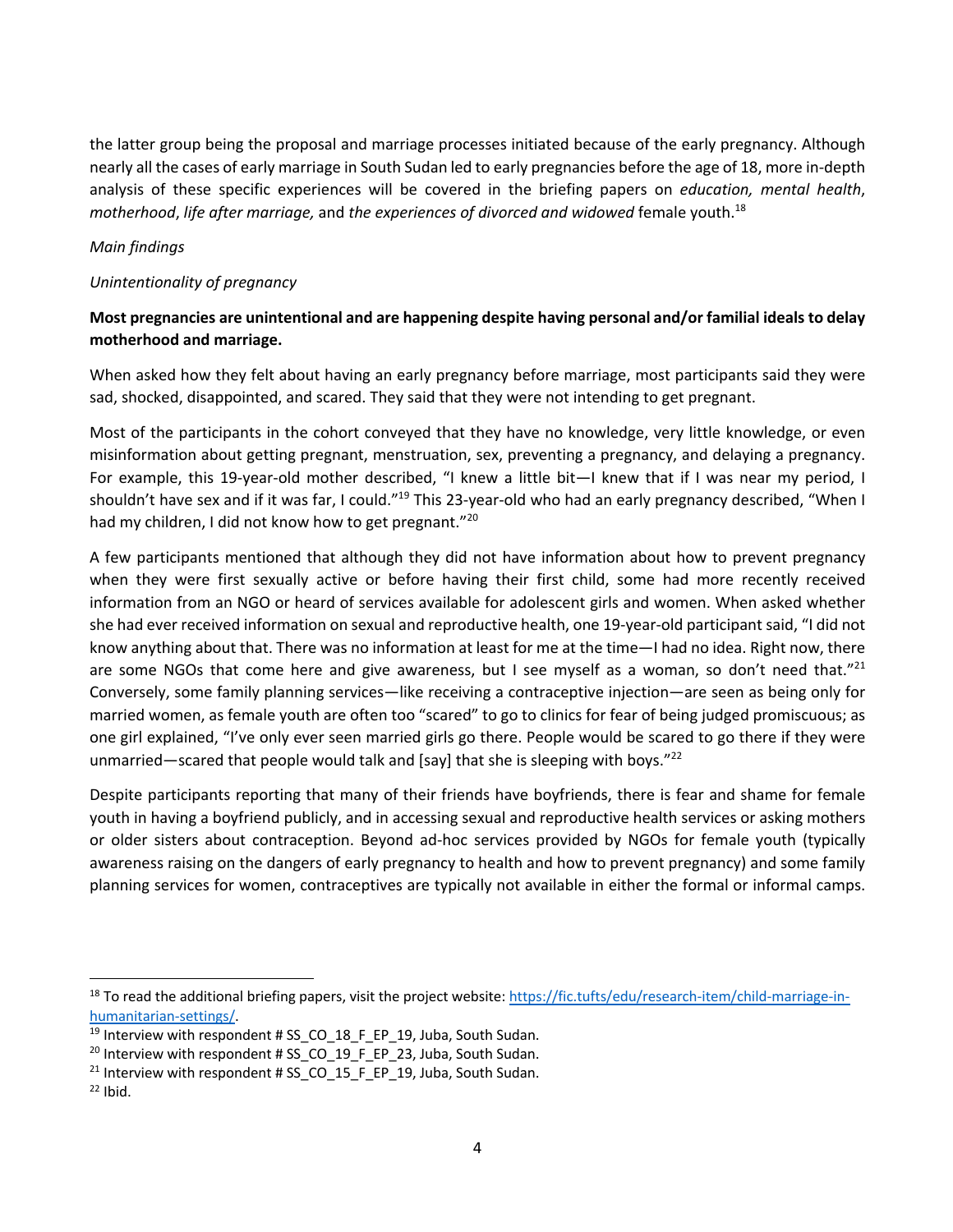There is also a financial barrier for female youth and women because "at any clinic you go to you have to pay money to visit."<sup>23</sup> One respondent said:

"When you are still young you are scared of asking someone how to protect yourself, because you are a young girl. If you ask this, they will know that you want to date someone or that you want to have a boyfriend."<sup>24</sup>

Many participants report still not knowing how to prevent a pregnancy *despite* having had children and visiting a hospital or clinic for the births. When asked whether she knew how to protect herself from becoming pregnant, one participant replied, "I did not know anything about this and still do not. I gave birth in a small clinic built by foreigners, but they did not tell me anything about contraception after I gave birth."<sup>25</sup>

The older women, mothers, and caregivers who were interviewed did not feel comfortable speaking to their daughters about family planning. When asked whether she talks to her daughter about contraception, a mother said, "I do not know myself about this so can't talk to my daughter about it. Lots of girls get pregnant in school but I am just leaving it to God to protect my daughter. Many parents are scared of keeping girls in school once they are 15 or so, and they take them to the village to get them married with cows [as bridewealth]."<sup>26</sup> One female primary caregiver we interviewed asked us directly for more information about family planning so she could pass it on to her 13-year-old daughter, as she "is scared that she is going to get pregnant."<sup>27</sup> Another mother we interviewed said the extent to which she talks with her daughters about sexual reproductive health is when they reach 13 years old: "I have a talk to them about being a girl—they cannot speak to boys, they cannot sleep together."<sup>28</sup> This mother said that she herself did not know how to prevent or delay pregnancy.

#### *Early pregnancy and the burden on the family*

# **Early pregnancy often significantly negatively affects the economic situation of the natal family, which impacts the social dynamics within the family.**

Many participants reported having intensely strained relationships with their family members throughout their pregnancies. Fathers, uncles, brothers, and mothers were reported to get very angry, become violent, and take to insulting the participants, with some female youth even receiving death threats from male family members. In the early months of pregnancy, it was reportedly common for the family to cut communication with their teenage daughter. One participant saw the strained social dynamics as a form of punishment for her betrayal: "For the girl who gets pregnant, they don't see you as a human being, they only see you as betraying the family…Even the child will suffer…Everyone thinks that the girl who gets pregnant should suffer."29

Another explained the strain she felt with her family and the sadness the bad relations caused her:

<sup>&</sup>lt;sup>23</sup> Interview with respondent #  $SS\_CO\_8$ <sub>\_F</sub>\_EP\_20, Juba, South Sudan. <sup>24</sup> Ibid.

<sup>&</sup>lt;sup>25</sup> Interview with respondent # SS\_CO\_11\_F\_EP\_19, Juba, South Sudan.

<sup>&</sup>lt;sup>26</sup> Interview with respondent # SS\_CO\_7\_F\_U\_15\_FAM, Juba, South Sudan.

<sup>&</sup>lt;sup>27</sup> Interview with respondent # SS CO  $6$  F M 22 FAM, Juba, South Sudan.

<sup>&</sup>lt;sup>28</sup> Interview with respondent # SS\_CO\_32\_EP\_20\_FAM, Juba, South Sudan.

 $^{29}$  Interview with respondent # SS CO 15 F EP 19, Juba, South Sudan.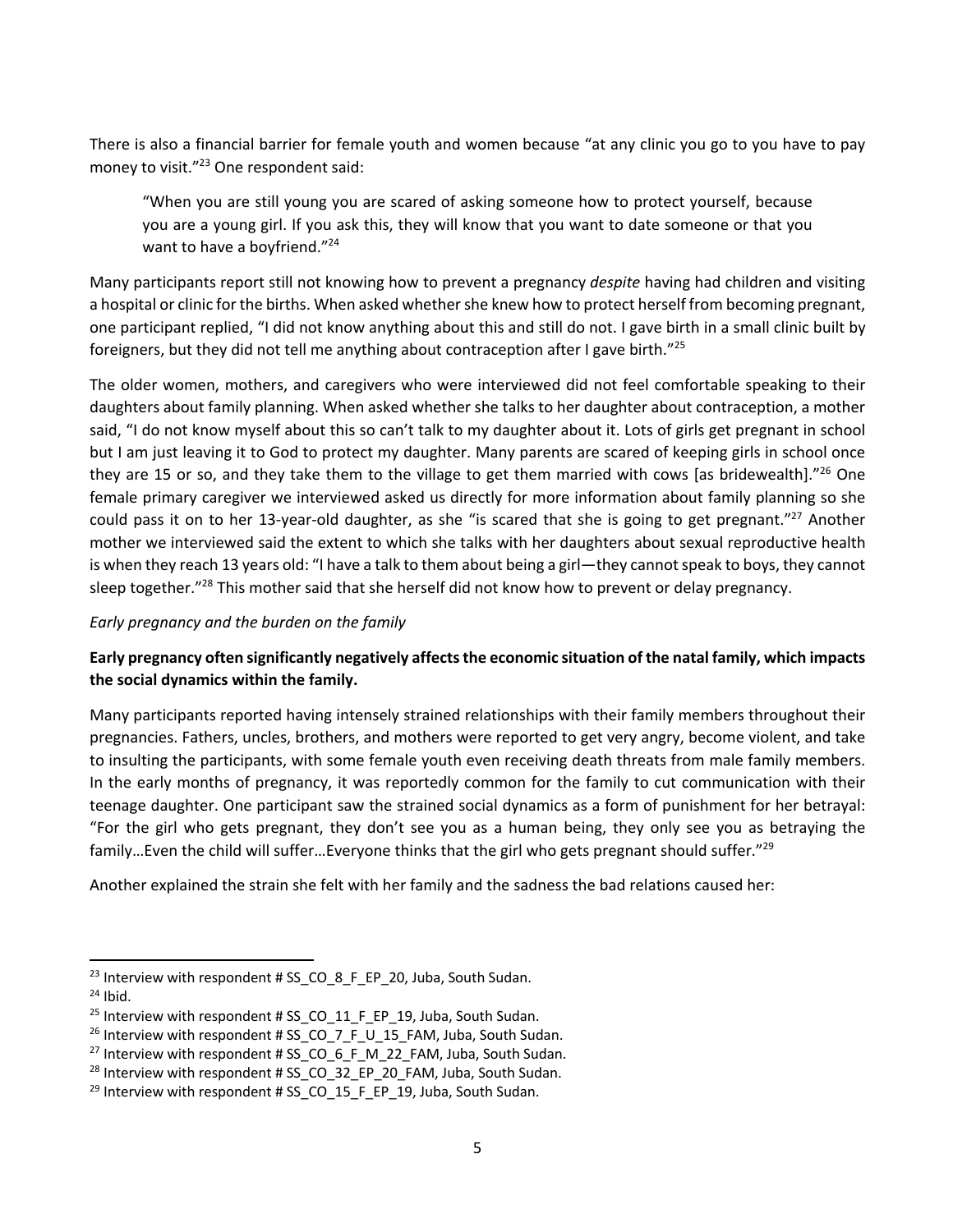"The first few months [of pregnancy] were the most sad and stressful in my life. My father used to beat me up a lot, almost every single day. He used to insult me all the time. He treated me very badly. He was really angry about my pregnancy…Before I used to talk on the phone with [my mother] a lot, but when I got pregnant, she did not want to communicate with me on the phone or ask about how I was doing...I was sad about it."<sup>30</sup>

In some cases, the participants ran away to their boyfriends' homes to avoid being beaten by family members and would only return to their natal homes after the births:

"The pregnancy was not planned, and so I was sad when I found out. When I went home to tell my parents, they were so angry at me. They were mad, and they said, 'Now you are impregnated, there is nothing we can get from you. You have ruined your life. You can no longer go to school.' So, I ran away from home to avoid being beaten up."31

Parents and caregivers who cut contact often only "accepted" their daughters again if and when they stopped having contact with their boyfriends. In other cases, the birth of the child catalyzed the healing of the relationship, such as described by this 20-year-old participant: "I was happy when I gave birth to my son because I know a child always brings happiness at home and especially because everybody was mad at me." $32$  There were, however, several cases of participants who reported continued bad relations with their family members even after the birth of one or more children.

Parents and caregivers' violent reactions to and disappointment in their daughters' early pregnancies before marriage often stem from the negative effect early pregnancy has on the participant and her family's reputation, which is tied up (in part) in the economics of bridewealth. A few participants explained that there were added expectations for the first-born girl in the family, to ensure economic security for her family, especially in securing cows and income so her brothers could afford a future marriage. The study participants explained that when a Nuer female youth is married in South Sudan, the husband's family will pay bridewealth of anywhere between 15 and 60 cows, or the equivalent in cash, to her family, a practice confirmed by scholars.<sup>33</sup> After the payment of bridewealth, the female youth will then join her husband's family's household. However, key informants and participants explained that if a female youth gets pregnant before marriage, it is customary in Nuer culture for the baby's father's family to pay 3 cows in compensation to her and her family for the pregnancy, a so-called "pregnancy price" or "paternity payment."<sup>34</sup> In some cases, the baby's father will deny paternity to get out of paying the bridewealth and/or paternity price:

"At first the boy said that he was not the father. Then when I insisted, he said that he would go and talk to his brothers. But his brothers said that he was too young and not responsible enough to get married, and also his older brothers were themselves not even married. I was very sad

 $30$  Interview with respondent # SS CO 25 F M 18, Juba, South Sudan.

<sup>&</sup>lt;sup>31</sup> Interview with respondent # SS\_CO\_18\_F\_EP\_19, Juba, South Sudan.

 $32$  Interview with respondent # SS CO 32 F EP 20, Juba, South Sudan.

<sup>33</sup> J. Goody, "Bridewealth and Dowry in Africa and Eurasia," in *Bridewealth and Dowry*, ed. J. Goody and S. J. Tambiah (Cambridge: Cambridge University Press, 1973), 1–58; S. Hutchinson, "The Cattle of the Money and the Cattle of Girls among the Nuer 1930–83," *American Ethnologist* 19, no. 2 (1992): 294–316.

<sup>34</sup> S. McKinnon, "Domestic Exceptions: Evans-Pritchard and the Creation of Nuer Patrilineality and Equality," *Cultural Anthropology* 15, no. 1 (2000): 35–83.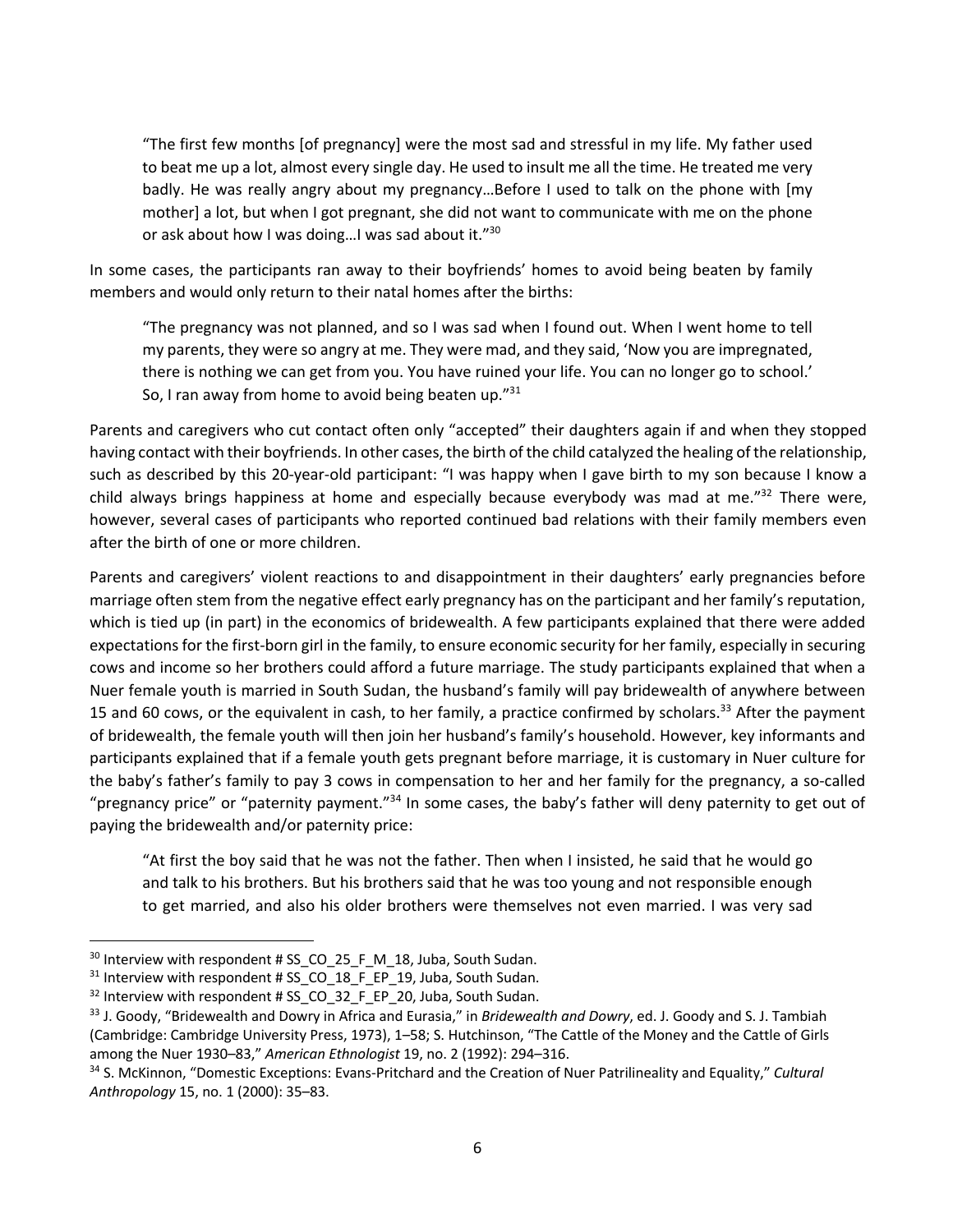because at this point it meant that there was no one else I could go to. I had wanted him to marry me so that we could stay together with our child, but I had no choice because the boy's family said we could not marry."<sup>35</sup>

In line with existing scholarship, the participants explained that after the pregnancy price is paid, it was most common for participants to live with her natal family and raise her child without support from the father or the father's family.<sup>36</sup> Not only do the parents and caregivers miss out on the full bridewealth they would have received through marriage, but they also often have an added burden of caring for their daughter and her child:

"Before I got pregnant my mother used to support me with the things I needed if she can be able to get it, but since I got pregnant my mother does not care about my needs. I only ask her to support my son sometimes…I don't know where [the father of my child's family] are. They don't talk to me or support my son. Only my mother helps me with my son." $37$ 

Even if the pregnancy price is paid, it is designed as a one-off payment and does not extend to ongoing support for the child over time:

"My boyfriend's family are back in the village. They don't really communicate as often, and they don't support me with the children. I am left to struggle with them alone…If your husband does not take you home as a wife, they don't really support you if he's not there, because you were not officially introduced."38

It was extremely common for the participants to report feelings of intense disappointment in losing the prospect of marriage and the stress from lost financial security for them, their children, and their families. The mental health and psychosocial burden experienced by most participants was often compounded by the heavy burden of household chores and domestic duties. Participants often felt overwhelmed by motherhood. Our local researchers consistently expressed concern about the mental health of the participants, particularly the young mothers, reporting traits of absentmindedness and chronic stress. They reported that one participant accidentally left her children behind at the market.

As explained by the study participants, there is an added stress for mothers in Nuer culture who commonly lose custody of their children when their children reach 7 or 8 years of age.<sup>39</sup> If the father and his family have paid the three-cow pregnancy/paternity price, they have a right to claim custody. Many of the participants in the cohort expressed anxiety at the thought of their child or children being taken away but were also resigned to it

 $35$  Interview with respondent # SS CO 11 F EP 19, Juba, South Sudan.

<sup>36</sup> O. Stern, "'This Is How Marriage Happens Sometimes': Women and Marriage in South Sudan," in *Hope, Pain and Patience: The Lives of Women in South Sudan*, ed. F. Bubenzer and O. Stern (Johannesburg: Jacana Media, 2012), 1–23.  $37$  Interview with respondent # SS CO 8 F EP 18, Juba, South Sudan.

 $38$  Interview with respondent # SS CO 15 F EP 19, Juba, South Sudan.

<sup>&</sup>lt;sup>39</sup> For more in-depth discussion on the laws and customs including child custody in South Sudan, see: R. Ibreck, H. Logan, and N. Pendle, "Negotiating Justice: Courts as Local Civil Authority during the Conflict in South Sudan" (The Justice and Security Research Program and the London School of Economics, 2017); J. K. Edward, "South Sudanese Refugee Women: Questioning the Past, Imagining the Future," in *Women's Rights and Human Rights*, ed. P. Grimshaw, K. Holmes, and M. Lake (London: Palgrave Macmillan, 2017).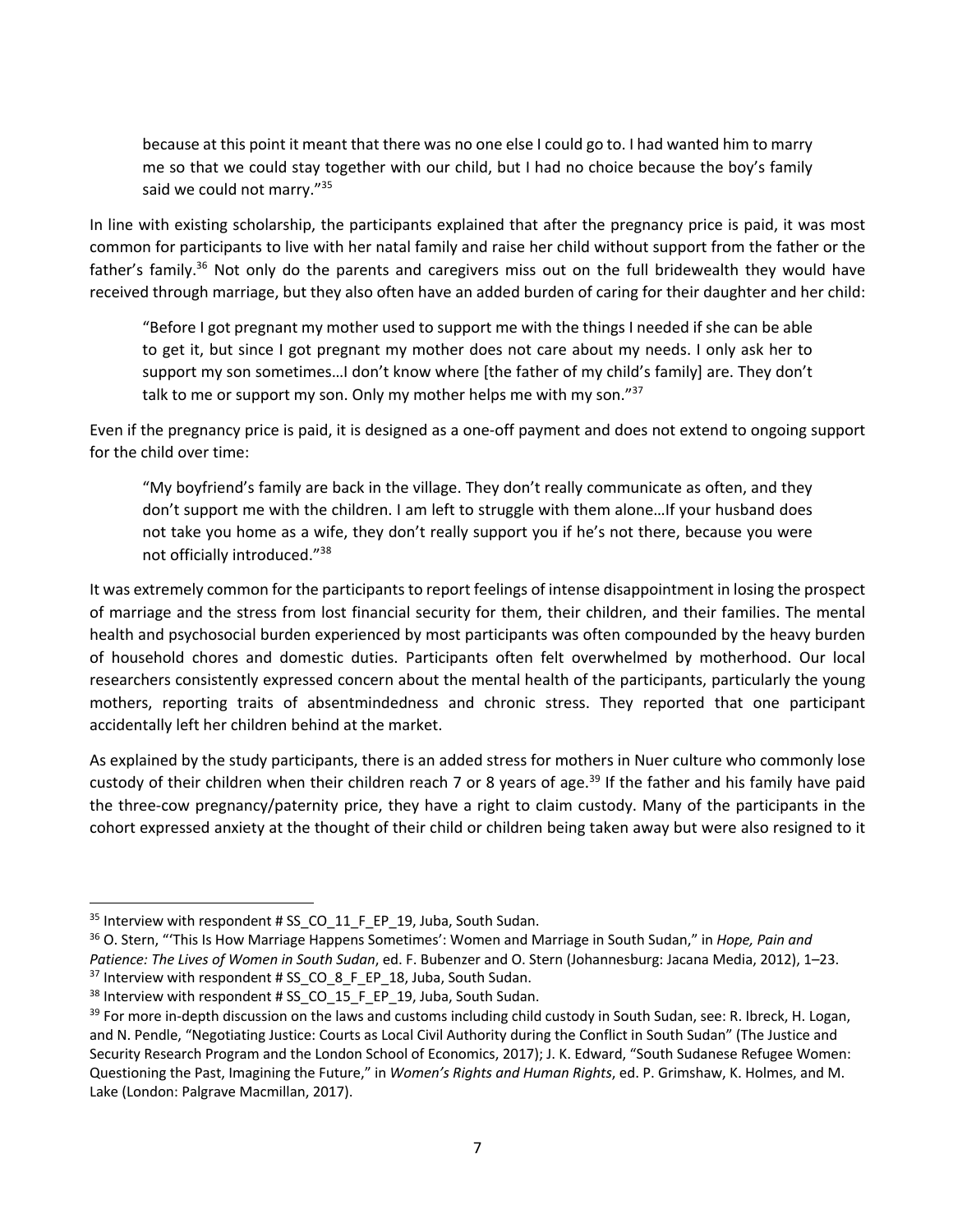being a normal cultural practice. In one case, the participant opted not to inform the father of her child of her pregnancy for fear of him claiming custody. In this case, she preferred to raise the child on her own:

"I will not tell him because I am afraid that he will take the child away from me. Because I am alone, my mother is dead, my father is dead, and my uncle has died. I have no one to speak on my behalf. I will raise the child by myself."40

A female youth in such a circumstance faces a predicament, as acknowledging the baby's paternity would likely bring economic support in the form of the pregnancy price but would likely mean losing custody down the road. In addition, the girl still bears criticism from her family for falling pregnant and damaging marriage (and bridewealth) prospects. Further damage may be done to her personal reputation, in that by not acknowledging the baby's father she opens herself to charges of promiscuity.<sup>41</sup>

# *Prospects for marriage*

**Early pregnancy makes a female youth's marriage prospects precarious. Marriages after early pregnancies, whether to the father of the baby or another man, are characterized by force, violence, divorce/separation, and loss of custody of children.** 

Almost half of all mothers in the South Sudan cohort had a pregnancy before marriage. Most of these pregnancies did not lead to marriage with the father of the baby. However, after falling pregnant prematurely and damaging economic prospects for bridewealth, many participants reported feeling a sense of indebtedness and obligation to accept a marriage arranged by their parent or caregiver when a different suitor was willing to pay bridewealth. Such suitors were often older men and those with multiple wives who were able to afford bridewealth and did not mind that the girl has already given birth. Hence when the option for marriage did arise, there was often a substantial age gap between the couple:<sup>42</sup>

"If my brother decides to marry me off, I will just agree to it. I feel bad because he was the one who raised me, and he missed out on bridewealth…it was my mistake that I got pregnant. I do not have anything now, so I would give something to my family and marry again if asked." $43$ 

In the cases where early pregnancy led to marriage with the father of the child or with another man, the marriage process—and often subsequent marriage relations—were often characterized by force, violence, or exploitation.

One of the participants fell pregnant with a boyfriend, an age-mate, who paid the pregnancy price but did not pursue marriage. She became pregnant by another man during our study, in what appeared to be a marriage of convenience. When asked whether this second man was her boyfriend, she replied, "No, he is a man that wants to marry me…he wants to marry me and promised me that he will support my mother and my son too. He said

 $40$  Interview with respondent # SS CO 19 F EP 23, Juba, South Sudan.

 $41$  For an in-depth look at how adolescent girls navigate multiple dilemmas and trade-offs of motherhood in South Sudan see: S. Kane et al., "You Have a Child Who Will Call You 'Mama': Understanding Adolescent Pregnancy in South Sudan," *Global Health Action* 12, no. 1 (2019).

<sup>42</sup> A common phenomenon more deeply explored in A. Kuper, *Wives for Cattle: Bridewealth and Marriage in Southern Africa* (London: Routledge and Kegan Paul, 1982).

 $43$  Interview with respondent # SS CO 15 F EP 19, Juba, South Sudan.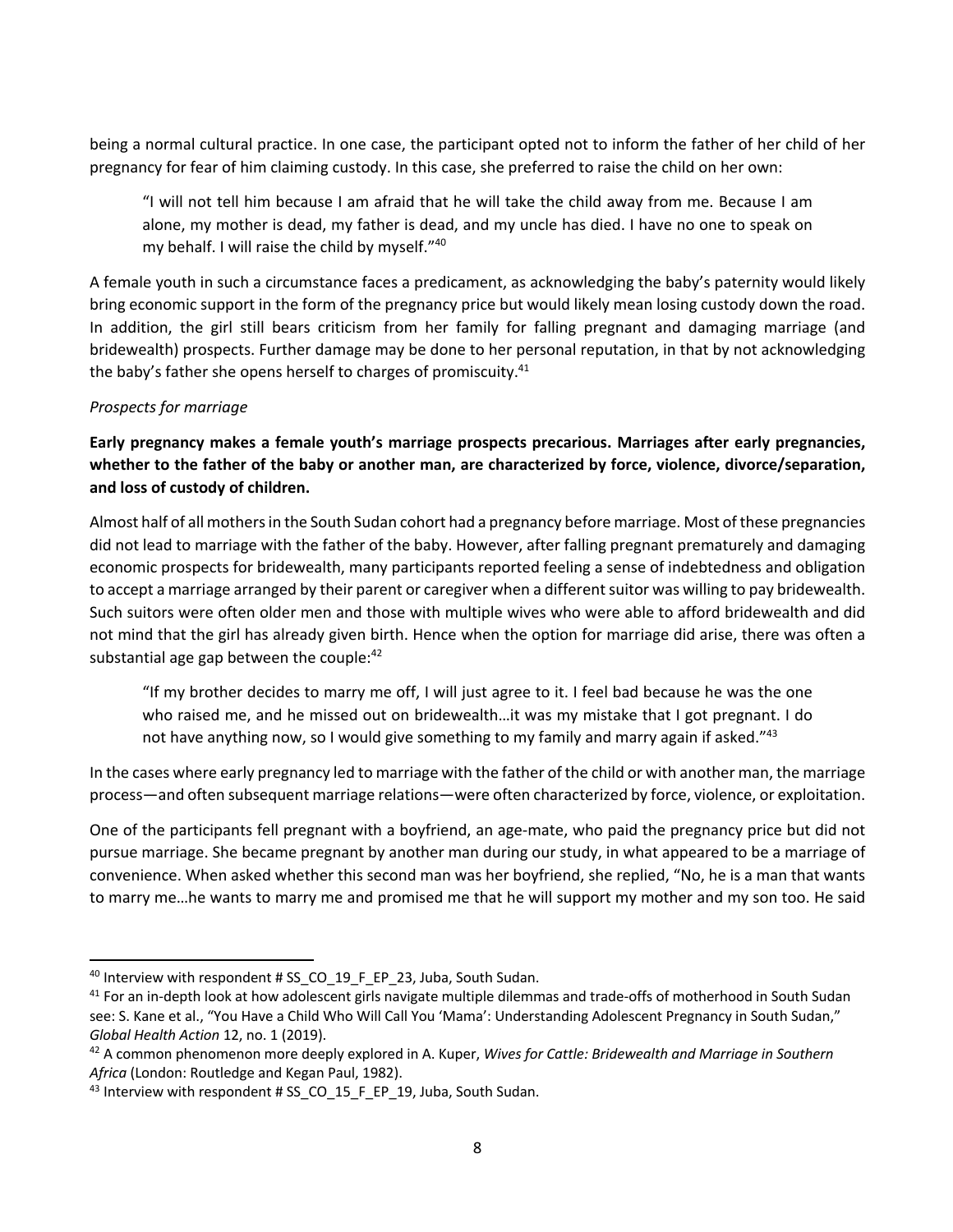that he wants me to go back to school, and he will support me."<sup>44</sup> At 42 years old, he is considerably older than her 18 years and has two other wives and children but was able to pay a considerable bridewealth to her mother. As per custom in South Sudan, she is staying with her mother and her other young child until she gives birth to her new husband's baby. She is unsure whether her first-born child will be able to join her in her new husband's home, but it is a sacrifice she is willing to make for economic security and hope of a better life for her mother, herself, and her children.

Another participant in the cohort, who had an early pregnancy with her boyfriend, also felt she had no choice in marrying an older man willing to pay bridewealth. In this case, the marriage proposal was threatening and violent:

"When I got pregnant my family was very angry with me because I disappointed them, and I brought shame to the family. My oldest brother and my other male relatives did not like it, and they said I have denied them a chance to get cows. When I gave birth to my son, my brother and uncle started mentioning marriage to me, and when my child turned one year old, my oldest brother said that there is a man who wants to marry me, and I must marry him. I refused, but [my brother] threatened to beat me up and take me to [the suitor's] house by force. [My brother] said since I decided to get pregnant the first time that's what I was planning to do again, and he cannot allow me to bring shame to the family. So, I decided to accept the marriage. I was taken to the home as a wife. After three days after [my husband] brought my [bridewealth to my family]."<sup>45</sup>

Being forced to marry in this circumstance led to an unhappy marriage and loss of custody of her child:

"I am very unhappy. I don't like that man I have been married to because it was not my decision to marry him. I also want to be with my son, but I cannot because I can't stay with another man's child in my husband's house."46

Two other notable cases of early pregnancy leading to forced and exploitative marriages were in instances of early pregnancy from rape:<sup>47</sup>

"He admitted what he did to me before my mother and his family members. He said he wanted to marry me and gave my mother 400 USD [United States dollars]. I remained in his household with his family from that same day."<sup>48</sup>

The other case was an incidence of sexual exploitation by a significantly older man working for a local NGO.<sup>49</sup> Other than these cases, most early pregnancies occurred with age-mates: "boyfriends" from school or acquaintances from a local traditional dance or communal gathering point. Female youth frequently reported talking to these boys, then them becoming their boyfriends over a period of months, sometimes years. Many entered the relationship with the promise of marriage from their boyfriend:

<sup>&</sup>lt;sup>44</sup> Interview with respondent # SS CO  $8$  F EP 18, Juba, South Sudan.

<sup>45</sup> Interview with respondent # SSB\_CO\_9\_M\_18, Bentiu, South Sudan.

 $46$  Ibid.

 $47$  Interview with respondent # SSB CO 15 M 19, Bentiu, South Sudan.

<sup>48</sup> Interview with respondent # SSB\_CO\_15\_M\_19, Bentiu, South Sudan.

<sup>&</sup>lt;sup>49</sup> Interview with respondent # SSB\_CO\_13\_EP\_20, Bentiu, South Sudan.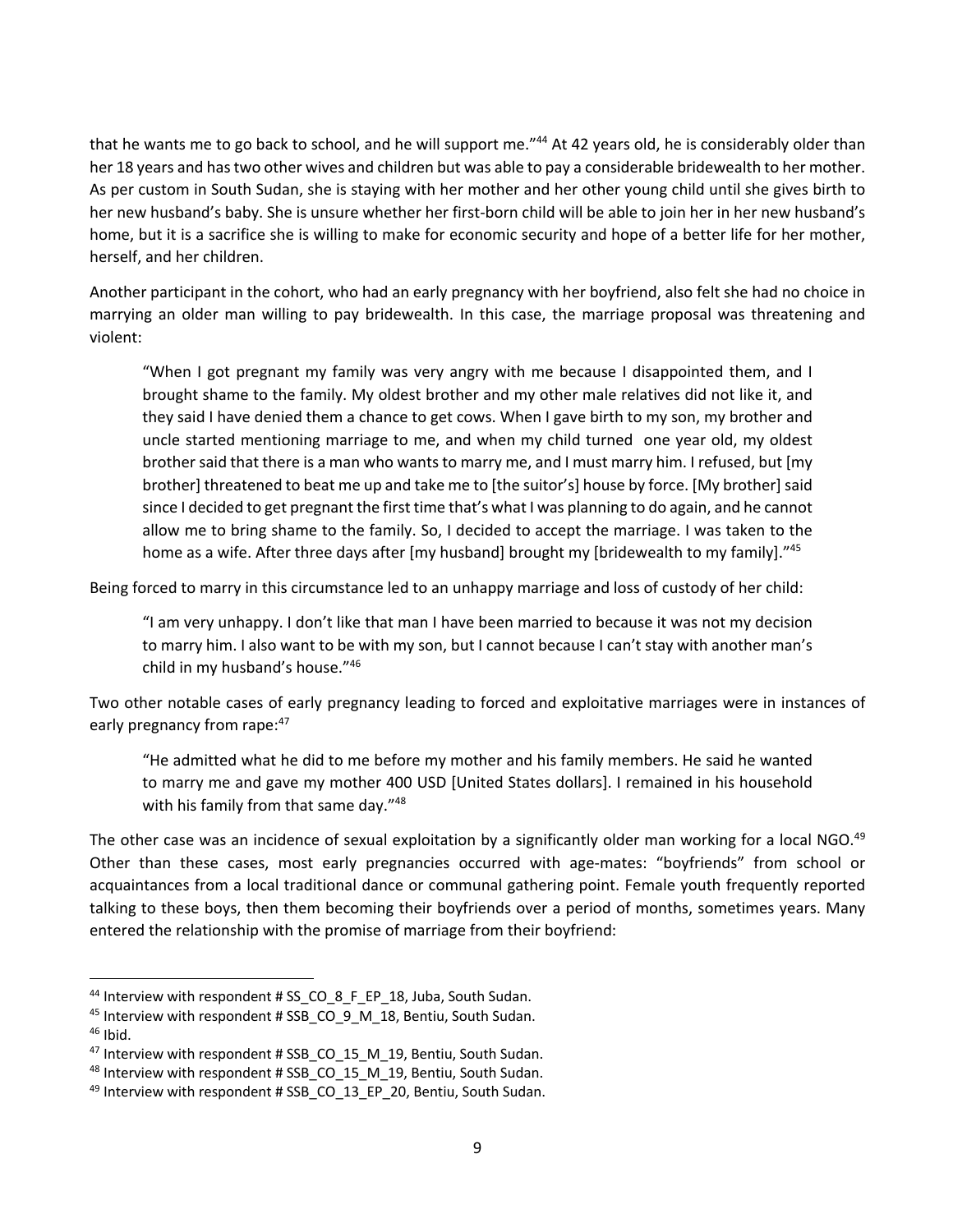"Lots of the girls are falling pregnant because the boys will lie to the girls and get them pregnant…A lot of boys will tell the girl 'I want to marry you' and how their families have a lot of cows to pay bridewealth, and so they should marry. And so, the girls will accept [fall for] this lie."<sup>50</sup>

"I met another man that I was in love with. He told me he wanted to marry me, and so I accepted him. I got pregnant by him, and he told me that he would go to Juba first and I should follow him after before my pregnancy starts to show, so that I could go and give birth in Juba, and after that he would meet my family and talk about my marriage. So, I went after him to Juba in 2019. After a few months of staying with him and his family here in Mangateen he just left, and I have never seen him until today."<sup>51</sup>

The idea of marriage was particularly attractive for some of the cohort participants whose families were living far away or had died, those with a smaller familial network,<sup>52</sup> and those particularly affected by economic hardship. One key informant from a UN agency pointed to the increased exploitation of young girls as poverty increased during the COVID-19 pandemic. She explained that "a few men provide gifts, like phones, in exchanges for sex or exchange for an outing."53 Another NGO worker from Juba POC agreed that sexual exploitation by older or wealthier men is common in the setting of displacement camps.<sup>5455</sup>

While some female youth entered sexual relationships with hopes for marriage, for many others casual sexual relationships were a normal part of their teenage experience, especially in a camp setting. Many respondents reported having consensual relationships with young men living in the camp, often frequently meeting at water points, schools, and communal areas. Some parents and caregivers felt that the close living conditions in the camp and the mixing of boys and girls at school created greater interaction between young men and women than would be common in their rural villages, such as described by this 19-year-old female youth: "In the village, people live separately. People live very close to each other in Mangateen…the families interact with each other, they learn from other children...at school they interact with boys."<sup>56</sup> Nonetheless, in many cases, the prospect of marriage was not thought of until the girl accidently became pregnant: "I was thinking about it [marriage] but not as much as I did when I got pregnant."<sup>57</sup>

The majority of the unintended pregnancies in the sample did not result in marriage or full bridewealth payment.<sup>58</sup> Reasons for this were varied, but included lack of acceptance from the female youths' fathers or

 $50$  Interview with respondent # SS CO 15 F EP 19, Juba, South Sudan.

<sup>&</sup>lt;sup>51</sup> Interview with respondent # SS\_CO\_34\_F\_EP\_23, Juba, South Sudan.

 $52$  Interview with respondent # SS\_CO\_11\_F\_EP\_19, Juba, South Sudan; interview with respondent # SS\_CO\_15\_F\_EP\_19 Juba, South Sudan.

<sup>53</sup> Interview with Gender Analyst # SS\_KII\_5\_F, Juba, South Sudan.

<sup>54</sup> Interview with Camp Manager # SS\_KII\_23, Juba, South Sudan

<sup>&</sup>lt;sup>55</sup> For more on the "sugar daddy" phenomenon in southern Africa, see B. Kuate-Defo, "Young People's Relationships with Sugar Daddies and Sugar Mummies: What Do We Know and What Do We Need to Know?" *African Journal of Reproductive Health/La Revue de La Santé Reproductive* 8, no. 2 (n.d.): 13–37.

<sup>56</sup> Interview with respondent # SS\_CO\_32\_EP\_20\_FAM, Juba, South Sudan.

<sup>&</sup>lt;sup>57</sup> Interview with respondent # SS\_CO\_15\_F\_EP\_19, Juba, South Sudan.

<sup>&</sup>lt;sup>58</sup> For more on the increasing inability for male youth to meet the rising bridewealth demands, see: M. Sommers and S, Schwartz, "Dowry and Division: Youth and Statebuilding in South Sudan," Special Report (US Institute of Peace, Washington DC, n.d.).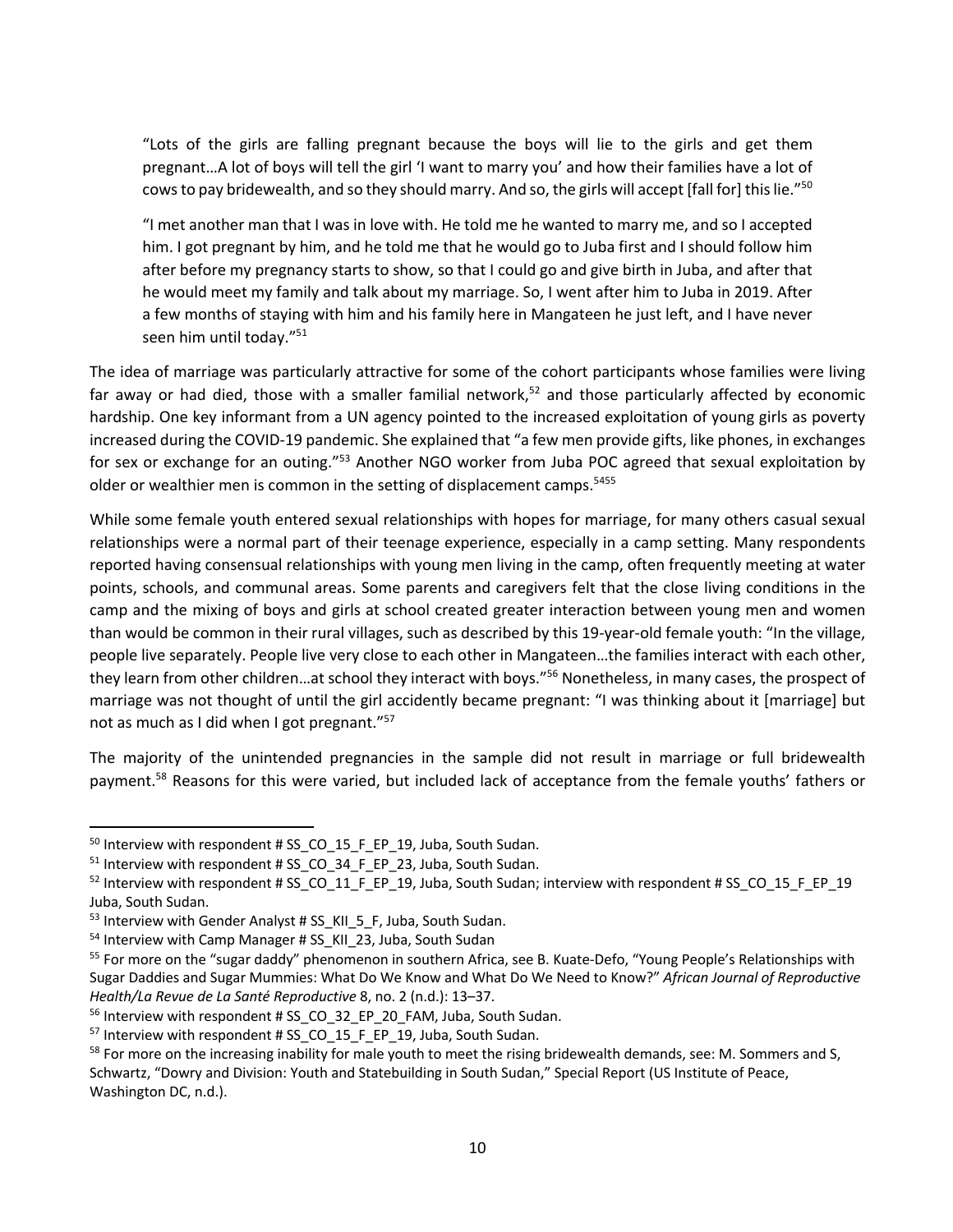parents because of lack of economic potential or inability to pay the full bridewealth,<sup>59</sup> as explained by this participant: "He [the father] might say that the boy does not have enough resources, that the bridewealth would not be big enough."<sup>60</sup> Other reasons why early pregnancies did not lead to marriage include the denial of paternity, if the boyfriend's family thought he was too immature, if the boyfriend's older brothers had yet to marry,<sup>61</sup> or if the boyfriend had moved or run away.

Interestingly, in cases where the couple's relationship could be characterized as a consensual love relationship, half of these relationships ended in separation, divorce, and isolation from natal families.<sup>62</sup> On the promise of marriage and future payment of the full bridewealth, the female youth would move into her boyfriend's family home, acting as his wife. In many cases, however, the payments were never, or only partially, made. The female youth's family, or the youth herself, would start to put pressure on the boy and his family to finish the payments, which in many cases led to tensions between the couple and their families, and ended in separation and divorce:

"I met my husband here in the POC. We knew each other because we were living in the same area. When I got pregnant by him, his family paid five cows to my family and promised to finish giving my family the rest of the cows soon. I went to live with my husband and his family for three years. I saw that he did not care to finish paying my family the full bridewealth they had promised, so I went back to my parents' house, and I never went back to my husband's home." $63$ 

Another participant had a similar experience, which led to violence within her home:

"We met in the POC, and we got to know each other until he became my boyfriend. After one year of knowing each other, he asked me to marry him, and in 2014 l accepted. I went to live with him, but he did not pay any bridewealth as he said he did not have any cows. In 2016, l gave birth to my first child, and in 2018 I gave birth to my daughter. My family kept asking him for the cows and when they demand for him to pay bridewealth, he started telling me that all my family wants to divorce me from him. He started biting me and hitting me."<sup>64</sup>

In this instance, the participants family "accepted me [back] because the man was hurting me, and he did not pay any bridewealth." There are also instances where families have not supported a love marriage and did not afford the female youth the same help when she needed support or if the marriage was in trouble:

"My family is still in Pangak. I have not talked to them since I ran away with my husband, but I heard from my cousin and my other relatives who are here in Juba that they are blaming me

 $59$  Interview with respondent # SS CO 16 F EP 19, Juba, South Sudan.

<sup>&</sup>lt;sup>60</sup> Interview with respondent # SS\_CO\_18\_F\_EP\_19, Juba, South Sudan; interview with respondent # SS\_CO\_32\_F\_EP\_20, Juba, South Sudan.

 $61$  Interview with respondent # SS\_CO\_11\_F\_EP\_19, Juba, South Sudan.

<sup>62</sup> For more on how we have defined consensual relationships, see the briefing paper on *Perspectives on Early Marriage* at https://fic.tufts/edu/research-item/child-marriage-in-humanitarian-settings/.

 $63$  Interview with respondent # SS CO 46 F DIV 21, Juba, South Sudan.

 $64$  Interview with respondent # SS CO 43 F DIV 21, Juba, South Sudan.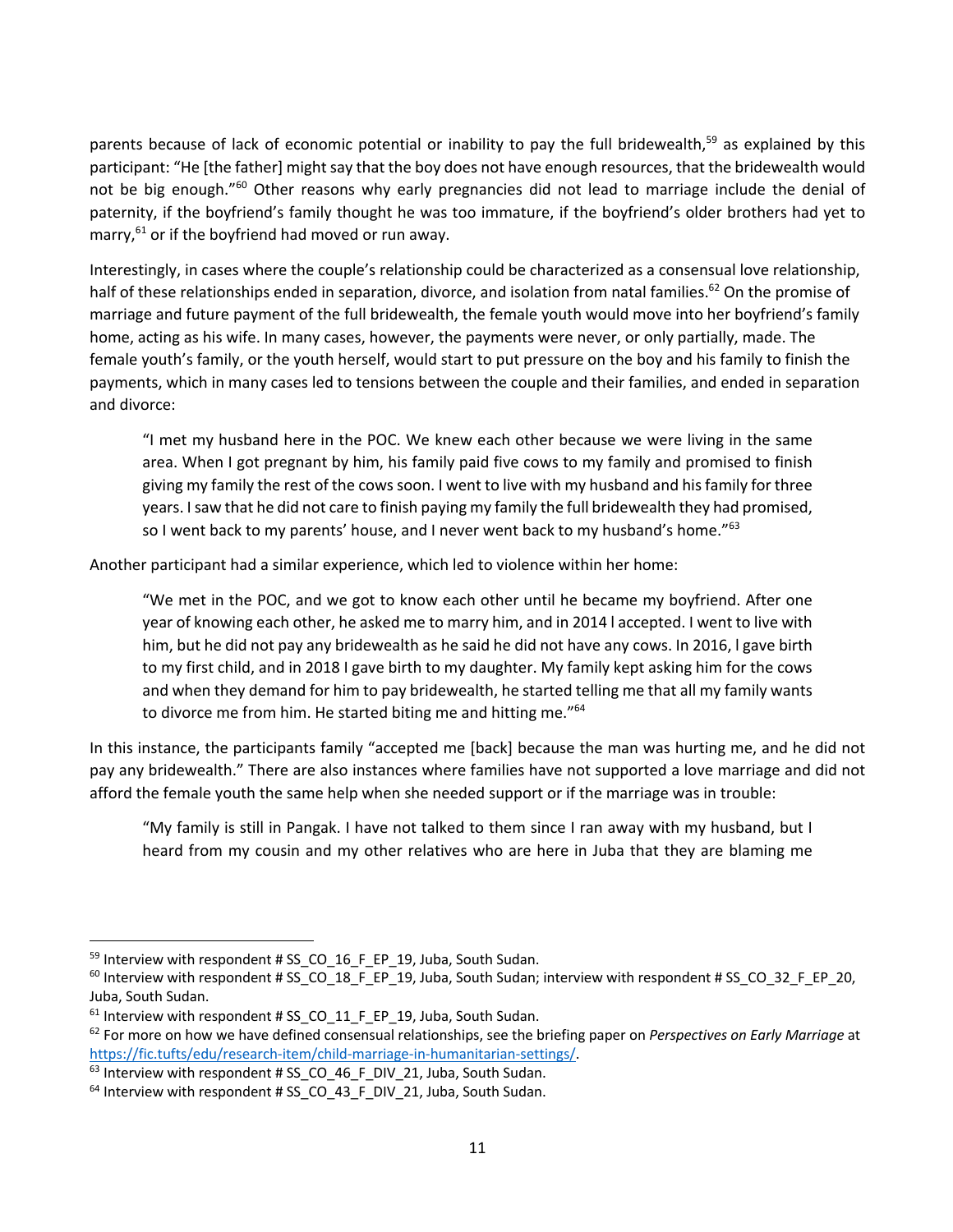because they did not support my decision to get married to him, and they will not help me with my struggles that I brought to myself."<sup>65</sup>

There was only a small number of cases where the early pregnancy led to marriage with the baby's father and resulted in full bridewealth payment.

## \*\*\* Start text box \*\*\*

### **Spotlight on unintended pregnancies of female youth with disabilities**

In three cases of early pregnancy with female youth with disabilities, early pregnancies did not lead to marriage. It seemed to be commonly accepted that boyfriends were not expected to marry a girl with a disability.

\*\*\*

As one participant with severe physical ailments, tumors, and stunted growth from childhood said, "People with disabilities are not really marriageable. For example, the father of my children, I had children with him but now I am staying with my mother, he didn't want to marry me. And we are not in touch."

When her boyfriend and her family found out she was pregnant with her first child at 17 years old, the participant said her family were "shocked" because "they didn't even think I could get pregnant or have a baby. They just accepted me, but they were shocked. My boyfriend didn't marry me. He accepted the children but no marriage. In those days, he wanted to continue to be my boyfriend."

When asked why her boyfriend did not want to marry her, she said, "He was afraid he couldn't do anything to help me or the child. He was afraid to take that responsibility in front of my parents," despite the boyfriend being much older than she was and having other wives. He fathered another child with her three years later. The participant expressed sadness at not having an opportunity to marry, thinking "a man will just get me, and get me pregnant, without marriage."66

\*\*\*

Another participant, who lost her leg when caught in fighting on the journey to the POC in Bentiu, also had an early pregnancy that did not lead to marriage. Similarly, the boyfriend neither assumed responsibility for the baby nor felt obliged to marry the participant, claiming he "will not marry a crippled girl." The participant feels very sad about this but claims "there is nothing I can do because he sees me as a burden to him because of my disability. There is nothing much I can help him with…I cannot do a lot of things in his house. A woman is supposed to do housework."

When asked whether there are different normative community expectations for marrying a girl with a disability, she said, "Yes, the girls who have disabilities don't get married. If they get married, the man pays fewer cows, because she will still stay with her parents at home but just produce children for the man."67

\*\*\*

 $65$  Interview with respondent # SS CO 42 F DIV 20, Juba, South Sudan.

<sup>&</sup>lt;sup>66</sup> Interview with respondent # SS\_CO\_1\_F\_DIS\_19, Juba, South Sudan. 67 Interview with respondent # SSB\_CO\_16\_DIS\_20, Juba, South Sudan.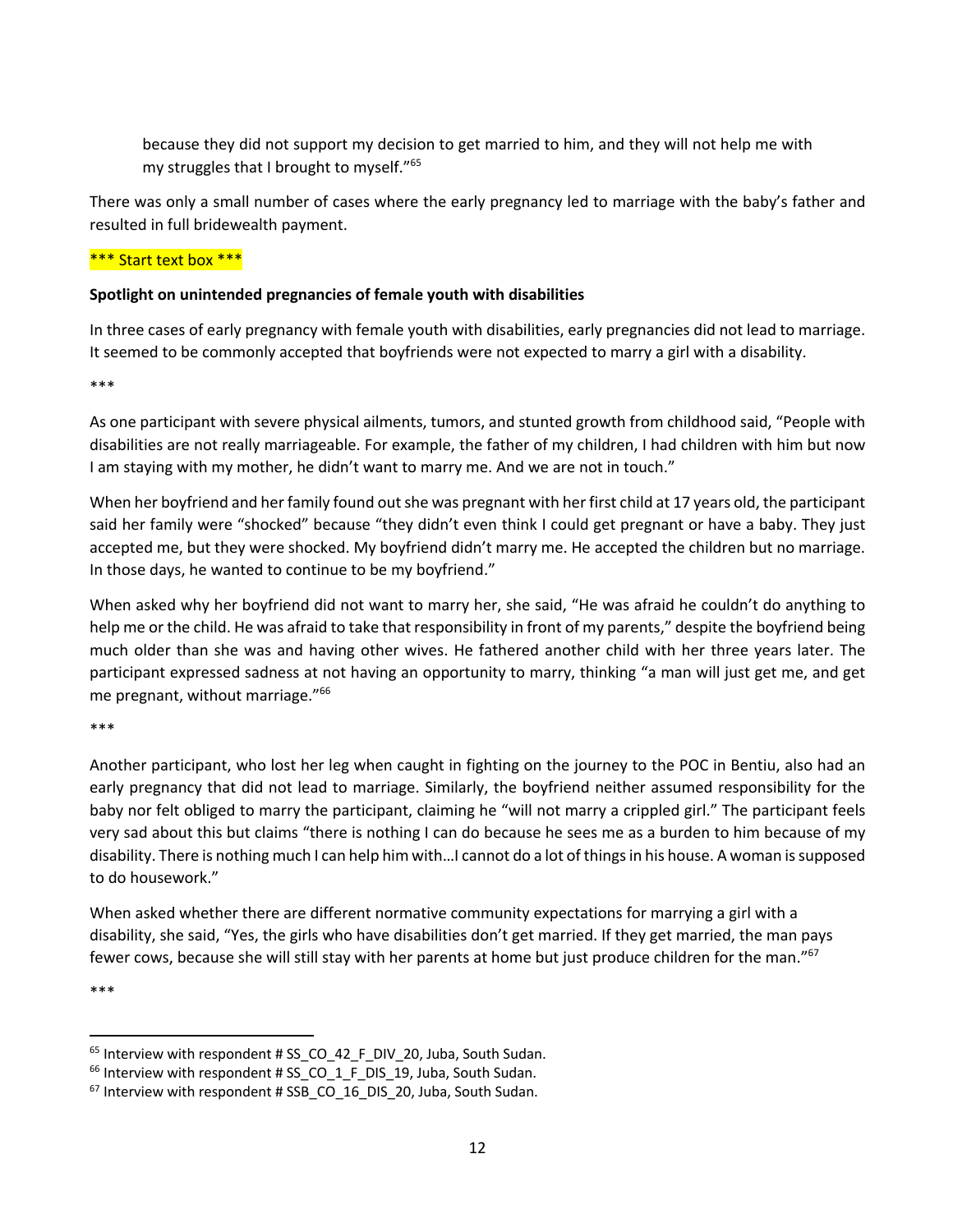A participant who was 14 years old and pregnant at the time of our interview suffered what she described as "fainting," which prevented her from going to school, leaving the house, or socializing. The participant's father had made an arrangement for her marriage to the father of her baby, which started with a pregnancy price payment and promise of bridewealth. However, evidence presented here shows that a promise of bridewealth after birth does not necessarily mean the bridewealth materializes.

This participant explained, "The man gave [my father] three cows and when I give birth, he will pay more cows. My father said that the man wants to marry me, and that I should be with him because he will marry me." She said she did not previously know this man, only his name, but that he often comes from outside the POC to "take me away from home, when it is very late at night, to go where he stays." When asked how she felt about her father giving her to a man, she said, "I just accept what he told me, because [the man] will marry me."<sup>68</sup>

#### \*\*\* End text box \*\*\*

## *Education and early pregnancy*

# **Going back to school after childbirth is possible, and common, despite dropping out of school during pregnancy.69**

Among all participants in South Sudan who had early pregnancies, the average level of school years completed was approximately 5 years. At the start of the study, many of the schools were temporarily closed due to COVID-19 restrictions, but they subsequently reopened during the latter stages of data collection.

In almost all cases of early pregnancy before marriage, the respondent reported that she stopped attending school when she became pregnant. Some said they felt sick or too tired to continue school, and others said they had not seen other pregnant girls attending school. While not part of official school policy, local researchers described that school staff may pressure pregnant girls to drop out of school.

Pregnancy also interrupts education due to cultural norms that influence where and with whom a pregnant female should live. According to study respondents and key informants, it is common for Nuer women to travel back to their home villages and stay with non-immediate female relatives (such as an aunt or grandmother) for approximately one year during the pregnancy and early months after the birth. Mothers and babies then return to their marital households or to their natal families if not residing with the child's father. This practice continued in a number of cases in the study sample, despite the displacement and camp setting, though it depended on the location of the extended family and overall security. In instances where the respondent was living with the baby's father, she sometimes returned to her mother's home for the pregnancy and birth, even if her mother was residing in the same camp. Based on these traditions around pregnancy, it is not surprising that female youth's school attendance ceased during this time.

However, nearly half of the study participants who were in school at the time of their pregnancy returned to school at some point after giving birth, regardless of their marital status. Just over half of these participants returned to finish their last year of primary school (class eight), despite their ages ranging from 18 to 20 years

 $68$  Interview with respondent # SSB CO 22 DIS 14, Bentiu, South Sudan.

 $69$  For more on education and displacement of female youth as part of this study, see briefing papers on the project website: https://fic.tufts/edu/research-item/child-marriage-in-humanitarian-settings/.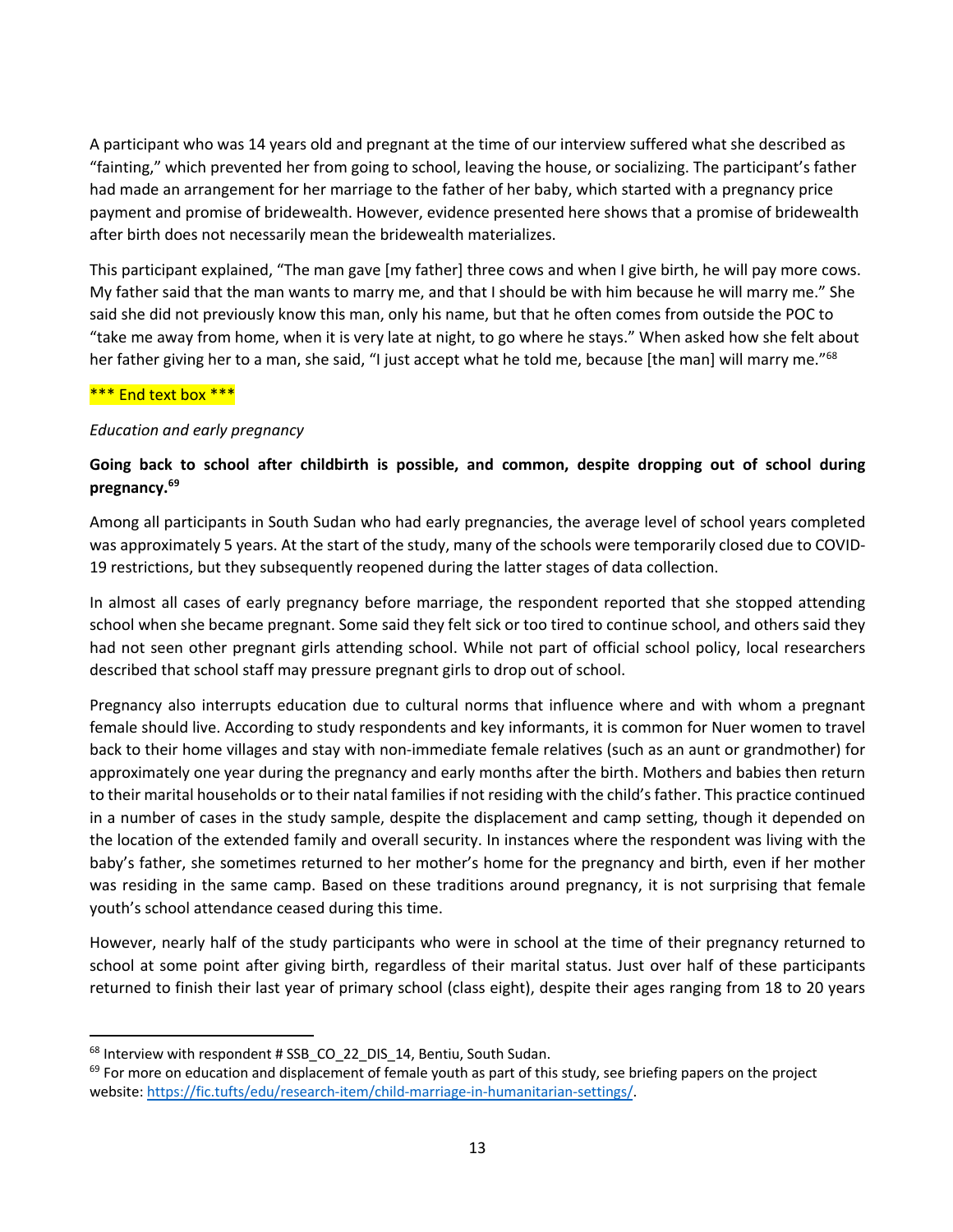old.<sup>70</sup> Others went back to finish secondary school (classes nine to twelve). These young mothers were able to find childcare support from their sisters, mothers, and even neighbors. In some cases, the babies' fathers were able to help support them with school fees, even in cases where the couple was not married. Motherhood did pose an obstacle to regular attendance, with some respondents reporting missing school when their child was sick or if they could not find childcare. Others were turned away for not having a uniform or funds to pay school fees—experiences that are not unique to adolescent mothers.

Among the approximately one-half of study participants who did not return to school after pregnancy, a common reason was around new ambiguity for the young women in expectations as a mother and, for some, also as a wife. Another frequently cited reason for not going to school was the new financial responsibilities and need to prioritize income generation after the birth of a child:

"I have not gone [back] to school because there is not enough money for me to go. The little money that I get, I take care of my child with it…I feel bad, and it makes me lose hope in life sometimes because I don't know what else to do."71

Female youth who give birth may either have an extra burden of household chores and childcaring needs in their natal homes or must themselves find new employment opportunities to support themselves and their children. One participant says she uses the little money she does have to buy books for her child and to send her to school. Almost all participants, despite their level of education, had ambitions for their children to go to school, although most of the children were too young to attend at the time of interviewing.

# *Parents' attitude towards education*

# **Parents had mixed attitudes towards education for their daughters, seeing it as both a protective factor and a potential driver for early pregnancy and early marriage.**

Parents' attitudes toward the value of education for female youth are mixed, both as reported by their daughters and as stated in direct interviews with parents. Some participants reported that their parents were resistant to their returning to school after giving birth, as they feared they might get pregnant again: "In my family, they don't believe that girls can focus in school. If I go back, they think I would get pregnant again. They don't trust me."72

Many parents feel that female youth are at risk of getting pregnant and having boyfriends when they go to school, as this female youth explains:

"It is not a good school—even though it is free. Even the teachers are just students who are teaching other students. When I was going to school before, the girls who go would fall pregnant. And my mother wasn't happy about the school, because of the pregnancies there. She thought it would be better to leave school and get married."73

 $70$  There are no upper age limits for boys and girls to attend primary school in South Sudan.

<sup>&</sup>lt;sup>71</sup> Interview with respondent # SS CO  $8$  F EP 18, Juba, South Sudan.

<sup>72</sup> Interview with respondent # SS\_CO\_32\_F\_EP\_20, Juba, South Sudan.

 $^{73}$  Interview with respondent # SS CO 31 F W 18, Juba, South Sudan.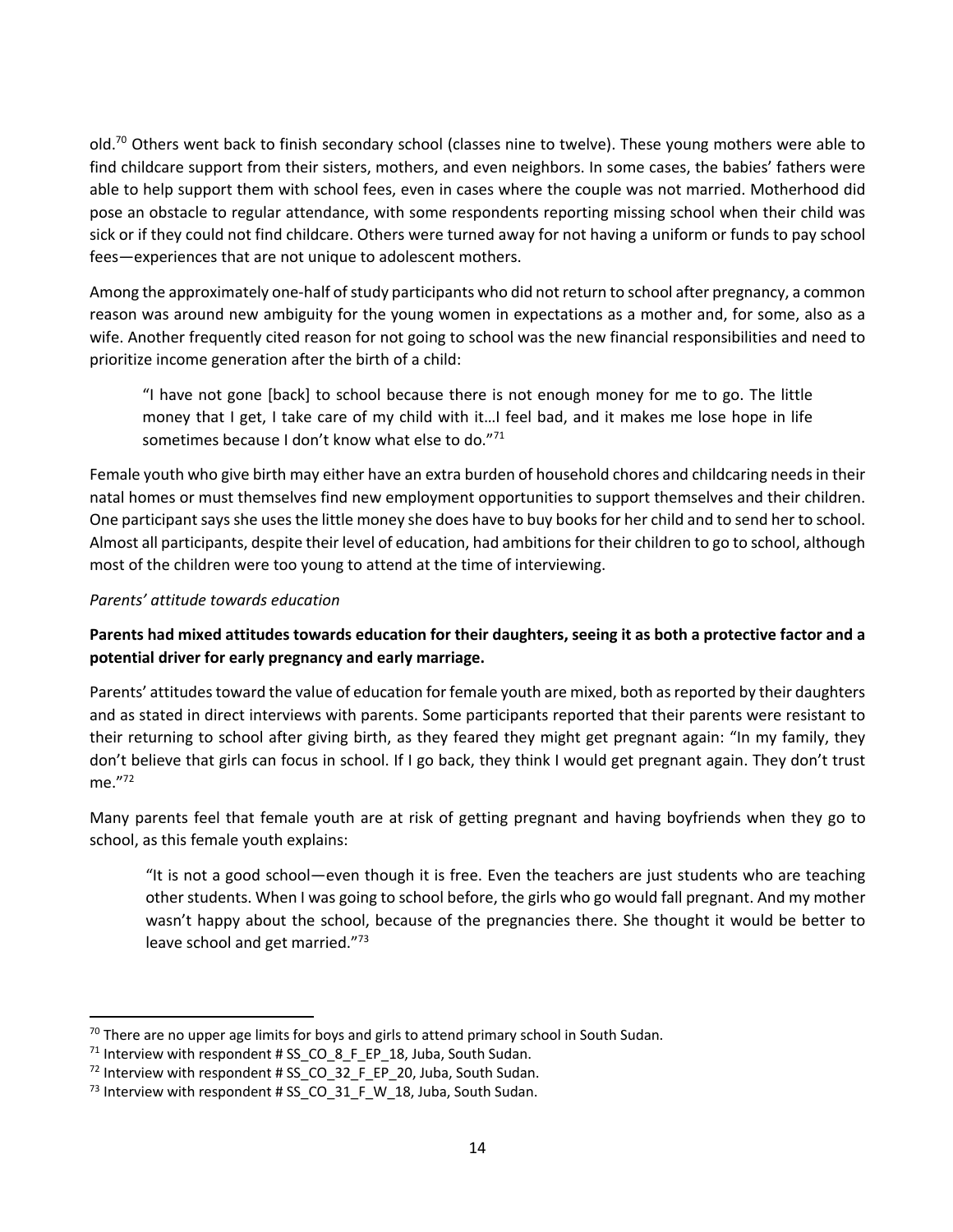One mother we interviewed concurred. She said that "most of the parents are scared [their daughters] will get pregnant. Most of the families support the children to go to school, but the girls are getting pregnant. They will want to take the girls to a village to get married [instead]."<sup>74</sup> Indeed, some female respondents reported that they had been discouraged from attending school by parents who feared they would fall pregnant in school. These female youth dropped out, only to become pregnant once not in school:

"My parents told me that I had to stop school because they were afraid I would get pregnant. They wanted me to stop so that I could prepare for marriage. In our family, they think that girls who go to school will not get married and instead will fall pregnant. So, it is good at 15 or 16 to leave school."

*Did you agree with your parents' decision to take you from school?* "I didn't feel good. But I have to follow my parents. I respect them so much. I can't make my own decision."75

#### *Conclusions and recommendations*

The experiences of female youth who have experienced early pregnancy while living in displacement contexts in South Sudan highlight a range of challenges for programmers and policy makers across different sectors. Female youth who have had early pregnancies have unique needs but the services in these settings—including healthcare, education, and other social services—are ill-equipped to meet these needs. Findings from this study are highly relevant for national and international humanitarian programmers and policy makers working on issues of child marriage. Here we revisit some of the main findings and link them to specific implications and recommendations for action:

- $\triangleright$  Early pregnancy often significantly negatively affects the economic situation of the natal family. This is due not only to the missed opportunities for bridewealth but also to the added financial cost of raising a child as well as maintaining an adolescent daughter. Female youth who have had an early pregnancy but are not married may be excluded from targeted child marriage prevention or response programming. Extra effort should be made to include female youth in programming, including livelihood/vocational skills training components and cash programming for her *and* her natal family.
- $\triangleright$  Family dynamics within the natal household are often particularly strained after an unintended pregnancy. Specific interventions helping to build stronger relationships between female youth and their parents and caregivers are strongly encouraged; for example: mental health and psychosocial support to youth and their caregivers; facilitated family dialogues in safe spaces; and workshops on non-violent parenting approaches.
- $\triangleright$  As a form of mental health support, young mothers would also benefit from targeted parenting courses aiming to build positive relationships, brain development, and emotional connection between mother and infant.

<sup>&</sup>lt;sup>74</sup> Interview with respondent # SS\_CO\_6\_F\_M\_22\_FAM, Juba, South Sudan. This concern is a common one in a number of contexts. See, for instance, M. J. Grant, "Girls' Schooling and the Perceived Threat of Adolescent Sexual Activity in Rural Malawi," *Culture, Health & Sexuality*, 14, no. 1 (2012): 73–86.

 $75$  Interview with respondent # SS CO 5 F M 19, Juba, South Sudan.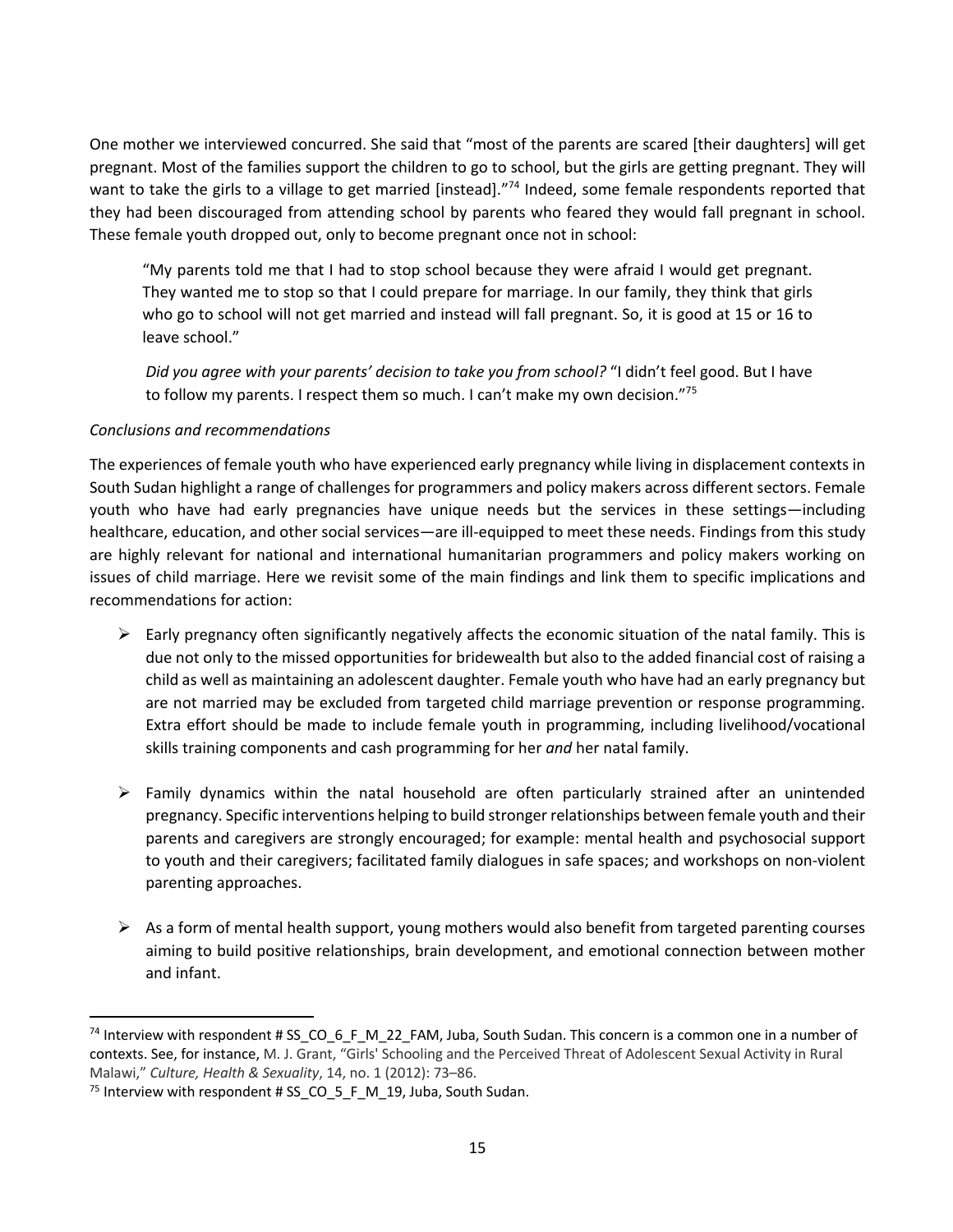- $\triangleright$  Early pregnancy can act as a catalyst for child marriage, with marriages after early pregnancies more likely to be characterized by force, violence, divorce/separation, and loss of custody of children. These consequences could be more widely known by youth, parents, and community members alike and included in prevention awareness messages for delaying child marriage.
- $\triangleright$  None of the participants who had an early pregnancy understood the basics of conception or family planning after birth. Sexual reproductive health and rights interventions should be expanded for younger youth, both male and female, to address the problem of unintended pregnancies. Specific efforts should be made to include female youth who have had an early pregnancy but are not married in these interventions, especially female youth with disabilities.
- $\triangleright$  Participants who gave birth in clinics and hospitals reported that they did not learn about contraception or family planning after birth. Family planning interventions should target young mothers, as well as those who are not married *and* their mothers, to destigmatize sexual and reproductive health and rights (SRHR). Family planning information should not be age or life stage dependent and should aim to expand options for women to choose whether and when to have children.
- $\triangleright$  Female youth with disabilities have unique vulnerabilities and should be included in SRHR outreach and protection mechanisms against abuse, as a means of preventing unintended pregnancies in this population.
- $\triangleright$  Female youth are often discouraged and at times prohibited from accessing school, due to official policy or unofficial local customs and norms. Despite these potential deterrents, returning to school after childbirth is possible and was common among study participants, despite dropping out of school during pregnancy. Home-based learning materials could be provided to female youth who are likely to leave school while pregnant in order to help prevent them from falling behind. Advocacy campaigns should target school administration and teachers to ensure that their biases and attitudes towards pregnant learners and young mothers do not reinforce stigmatization around education. Childcare options (on or off school premises) could be considered for young mothers, as well options for flexible school hours.
- $\triangleright$  Parents and caregivers are often reluctant to pay school fees after their daughters become mothers, claiming that the responsibility should be with the boyfriend. This can lead to girls stopping education earlier than desired. Conditional cash or incentives could be given to the natal family to encourage the schooling of young mothers to continue. Conditional cash, incentives, or school supplies could also be given to the female youth to support her child's entry into school upon reaching school age.
- $\triangleright$  Stronger laws and protection mechanisms should be in place in communities to stop sexual exploitation of minors. Child rights organizations especially should strengthen their advocacy efforts to discourage relationships between significantly older men with underage female youth.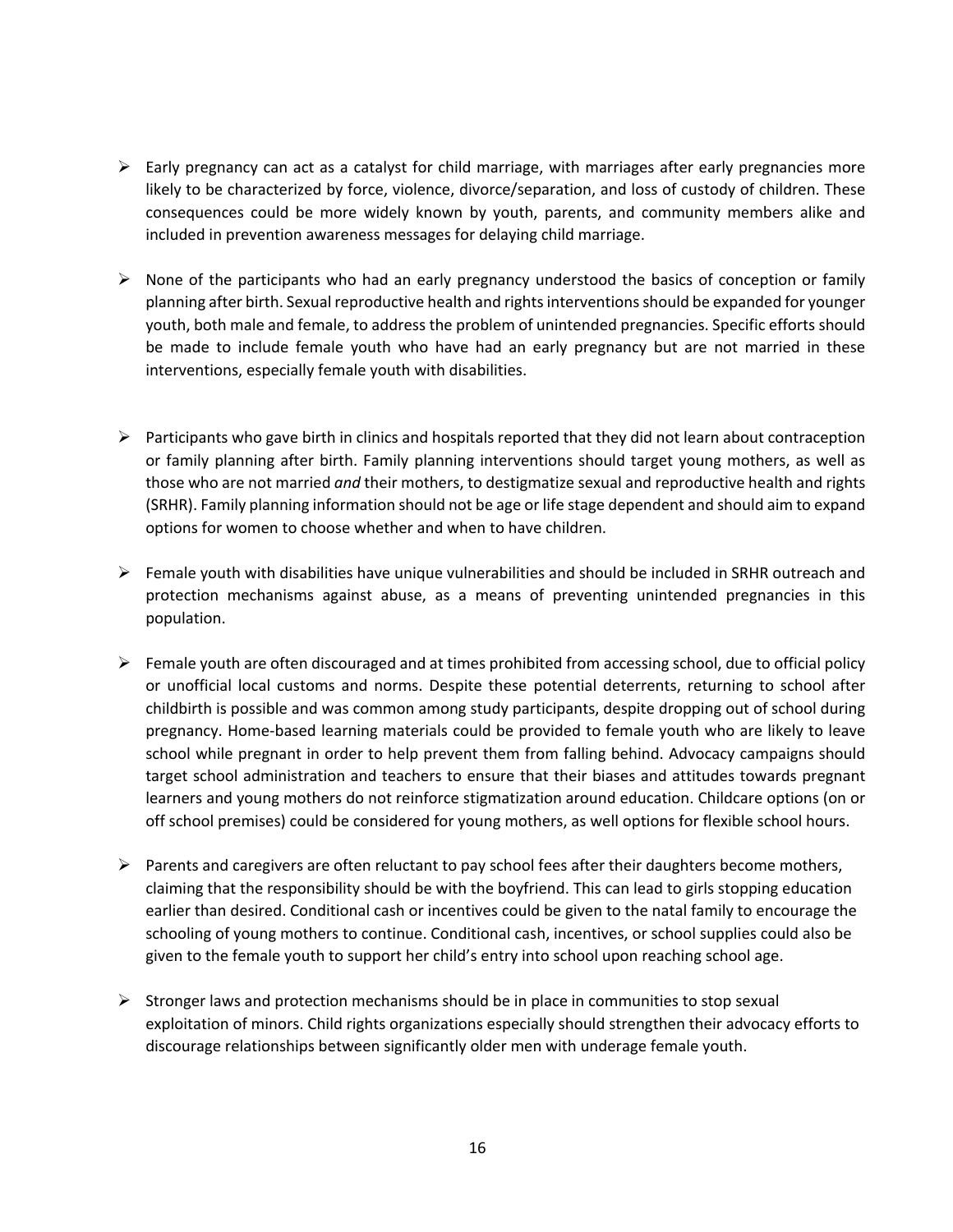$\triangleright$  A large group of study participants reported that they had consensual intimate relations with agemates. More research could be carried out to get a better understanding of the dynamics and gender relations in these relationships and implications for awareness raising and prevention of early pregnancy.

## *References*

- Edward, J.K. "South Sudanese Refugee Women: Questioning the Past, Imagining the Future." In Women's Rights and Human Rights, ed. P. Grimshaw, K. Holmes, and M. Lake (London: Palgrave Macmillan, 2017).
- Efevbera, Yvette, Jacqueline Bhabha, Paul Farmer, and Günther Fink. "Girl Child Marriage, Socioeconomic Status, and Undernutrition: Evidence from 35 Countries in Sub-Saharan Africa." BMC Medicine 17, no. 55 (2019).
- El Arab, E, and M. Sagbakken. "Child Marriage of Female Syrian Refugees in Jordan and Lebanon: A Literature Review." Global Health Action 12 (2019): 1–12.
- Girls Not Brides. "Child Marriage in Humanitarian Contexts." Thematic Brief, August 2020.
- Goody, J. "Bridewealth and Dowry in Africa and Eurasia." In Bridewealth and Dowry, ed. J. Goody and S. J. Tambiah (Cambridge: Cambridge University Press, 1973), 1–58.
- Grant, M.J. "Girls' Schooling and the Perceived Threat of Adolescent Sexual Activity in Rural Malawi." Culture, Health & Sexuality, 14, no. 1 (2012): 73–86.
- Hunnerson, K, W.C. Robinson, N Krishnapalan, and J Metzler. "Child Marriage in Humanitarian Settings in the Arab States Region: Study Results from Djibouti, Egypt, Kurdistan Region of Iraq and Yemen." Women's Refugee Commission, 2020.
- Hutchinson, S. "The Cattle of the Money and the Cattle of Girls among the Nuer 1930–83." American Ethnologist 19, no. 2 (1992): 294–316.
- Ibreck, R., H. Logan, and N. Pendle, "Negotiating Justice: Courts as Local Civil Authority during the Conflict in South Sudan." (The Justice and Security Research Program and the London School of Economics, 2017).
- Kane, S. et al., "You Have a Child Who Will Call You 'Mama': Understanding Adolescent Pregnancy in South Sudan." Global Health Action 12, no. 1 (2019).
- Kuate-Defo, B. "Young People's Relationships with Sugar Daddies and Sugar Mummies: What Do We Know and What Do We Need to Know?" African Journal of Reproductive Health/La Revue de La Santé Reproductive 8, no. 2 (n.d.): 13–37.
- Kuper, A. Wives for Cattle: Bridewealth and Marriage in Southern Africa. (London: Routledge and Kegan Paul, 1982).
- Mazurana, Dyan, and Anastasia Marshak. "Addressing Data Gaps on Child, Early and Forced Marriage in Humanitarian Settings." Save the Children and Tufts University, December 2019.
- McKinnon, S. "Domestic Exceptions: Evans-Pritchard and the Creation of Nuer Patrilineality and Equality." Cultural Anthropology 15, no. 1 (2000): 35–83.
- Save the Children. "Too Young to Wed: The Growing Problem of Child Marriage among Syrian Girls in Jordan," 2014.
- Schlecht, Jennifer, Elizabeth Rowley, and Juliet Babirye. "Early Relationships and Marriage in Conflict and Post-Conflict Settings: Vulnerability of Youth in Uganda." Reproductive Health Matters 21, no. 41 (2013): 234–42.